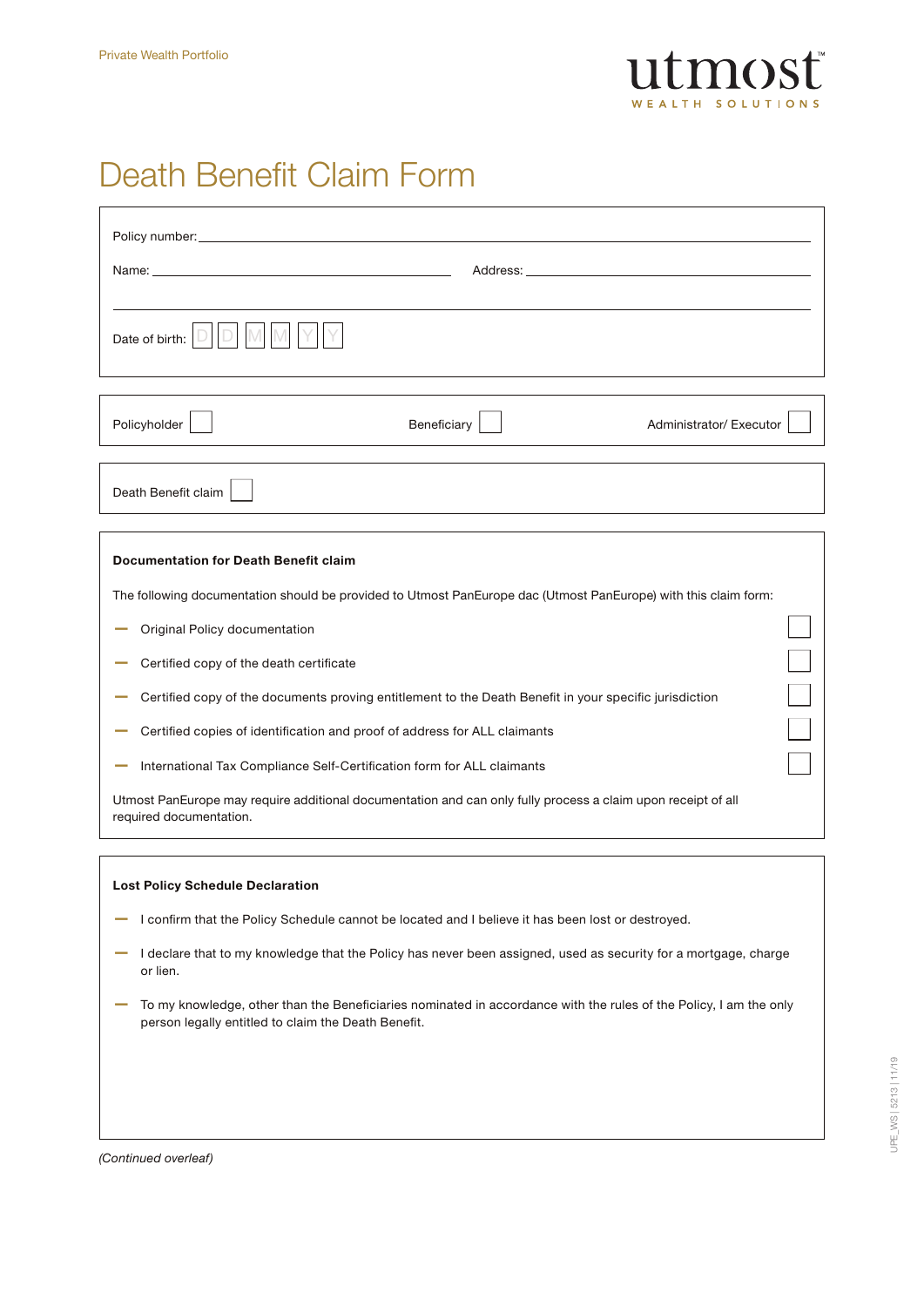# Death Benefit Claim Form (continued)

#### Payment details

Please note that IBAN and BIC/Swift are required for all European payments. Payments are made in the currency in which the Policy is denominated and will be paid by electronic transfer to the claimants bank account only (all charges for electronic transfers will be accounted to the payee).

Name of account holder: \_\_\_\_\_\_\_\_\_\_\_\_\_

Name of bank:

Address of bank:

Account number: Notified a state of the south of the Sort code: Note: Note: Note: Note: Note: Note: Note: Note: Note: Note: Note: Note: Note: Note: Note: Note: Note: Note: Note: Note: Note: Note: Note: Note: Note: Note: No

BIC/Swift: IBAN:

#### International Tax Compliance Self-Certification

Utmost PanEurope dac (Utmost PanEurope) is required by Irish law to ask the Policyholder or the person claiming the payment of the benefit for tax related information. Utmost PanEurope may be required to pass on this information to The Office of the Revenue Commissioners in Ireland. This form incorporates the requirements of:

- i. the US Foreign Account Tax Compliance Act (FATCA) based on the Intergovernmental Agreement signed on 21 December 2012 between the US Government and the Irish Government.
- ii. the Standard for Automatic Exchange of Financial Account Information in Tax Matters, commonly known as the Common Reporting Standard (CRS), as implemented in Irish law.

If you have any questions on how to complete this form, Utmost PanEurope recommends that you speak to your tax or legal adviser.

If there are more than two Beneficiaries or claimants, please use a separate sheet to provide the required information.

| First Beneficiary/ claimant                        | Second Beneficiary/claimant (if any)               |  |
|----------------------------------------------------|----------------------------------------------------|--|
| Name:                                              | Name:                                              |  |
| Date of birth:                                     | Date of birth:                                     |  |
| Current residential address:                       | Current residential address:                       |  |
|                                                    |                                                    |  |
|                                                    |                                                    |  |
| Country of tax residence <sup>1</sup> :            | Country of tax residence <sup>1</sup> :            |  |
| Taxpayer Identification Number (TIN):              | Taxpayer Identification Number (TIN):              |  |
| Citizen/Resident in the United States: Yes<br>No I | Citizen/Resident in the United States: Yes<br>No l |  |
| If yes, US Federal TIN:                            | If yes, US Federal TIN:                            |  |
|                                                    |                                                    |  |

If the Beneficiary/ claimant is an entity please request and complete an International Tax Compliance Self-Certification Form.

*(Continued overleaf)*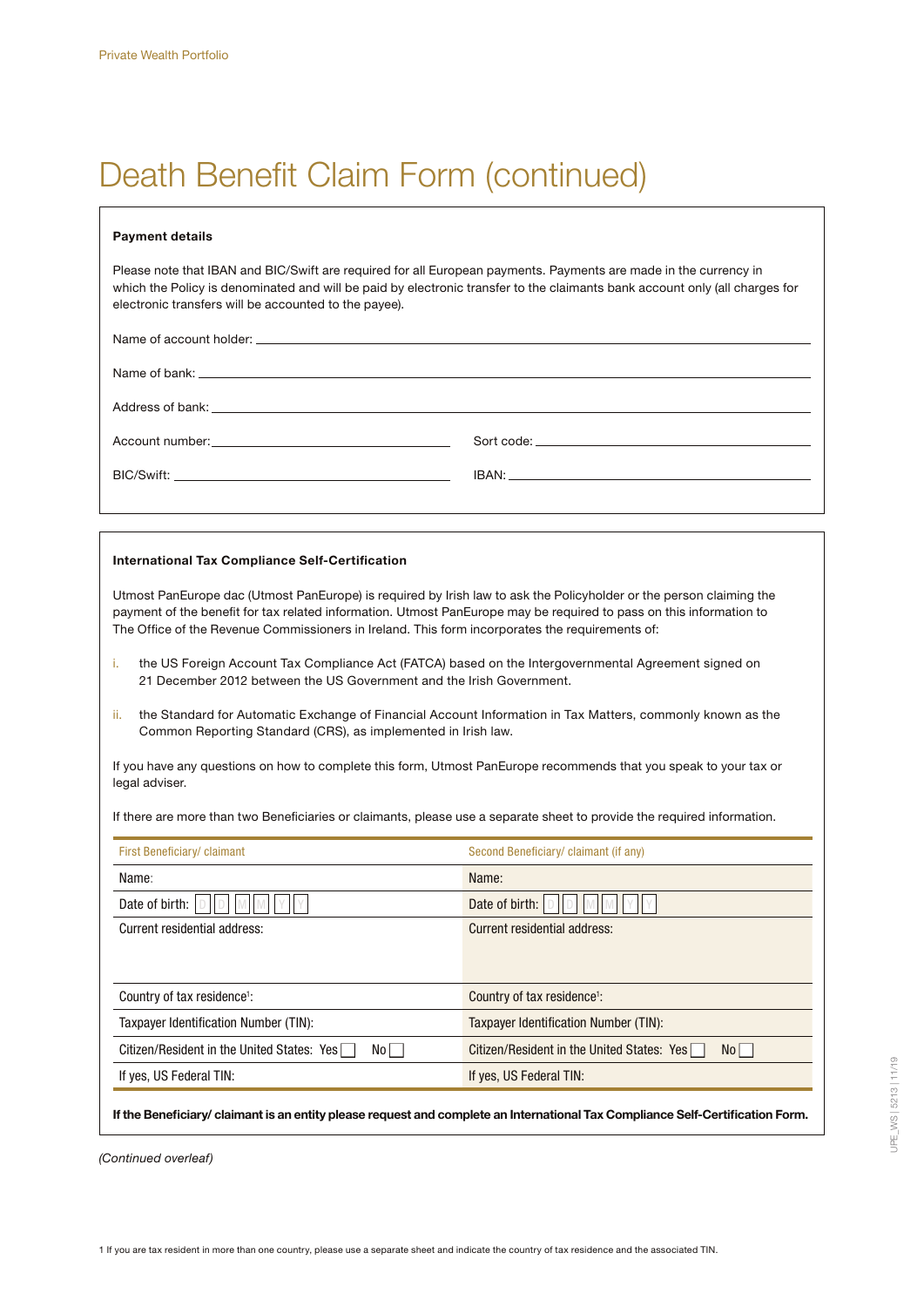## Death Benefit Claim Form

#### Data protection

Utmost PanEurope is registered as a data controller with the Data Protection Commissioner of Ireland. Utmost PanEurope complies with its legal obligations under the Data Protection Acts 1988 and 2003 as may be amended including but not limited to by the General Data Protection Regulation (Regulation (EU) 2016/679) and ensures that the treatment of data you provide in this form, including sensitive personal data (if any), remains confidential and is processed only for the purposes outlined in this form. You should only provide personal information about another individual in this form where you have received their consent to do so. By signing this form you are providing your consent to Utmost PanEurope processing your personal data as described above and confirming that you have obtained the required consent of any other individual whose data may be provided in this form.

#### Declaration

My signature below is confirmation that:

- I consent to the collection, use and disclosure of my personal information, including sensitive data, by Utmost PanEurope for the purposes of assessing this claim, for investigating and preventing fraud, administration, claims handling and to comply with legal and regulatory obligations set out under data protection and anti-money laundering laws.
- if I have not provided the original Policy Schedule, I have read and agree to the Lost Policy Schedule Declaration above.
- the information I have given in this form and supporting documentation are correct and accurate and I have not withheld any information that might be relevant.
- I have no knowledge of any other claims on the Death Benefit.
- I agree to indemnify Utmost PanEurope against any claims or costs incurred as a result of relying on the provided information.
- I acknowledge that the information contained in this form and information regarding my Policy may be shared with The Office of the Revenue Commissioners in Ireland and exchanged with the tax authorities of another country or countries as required under intergovernmental agreements.
- I agree to inform Utmost PanEurope within 30 days of a change in circumstances that causes any information on this form to become incorrect by the completion of a new International Tax Compliance Self-Certification form.
- I declare that I have examined the information on this form and to the best of my knowledge and belief, it is true, correct and complete.



*(Continued overleaf)*